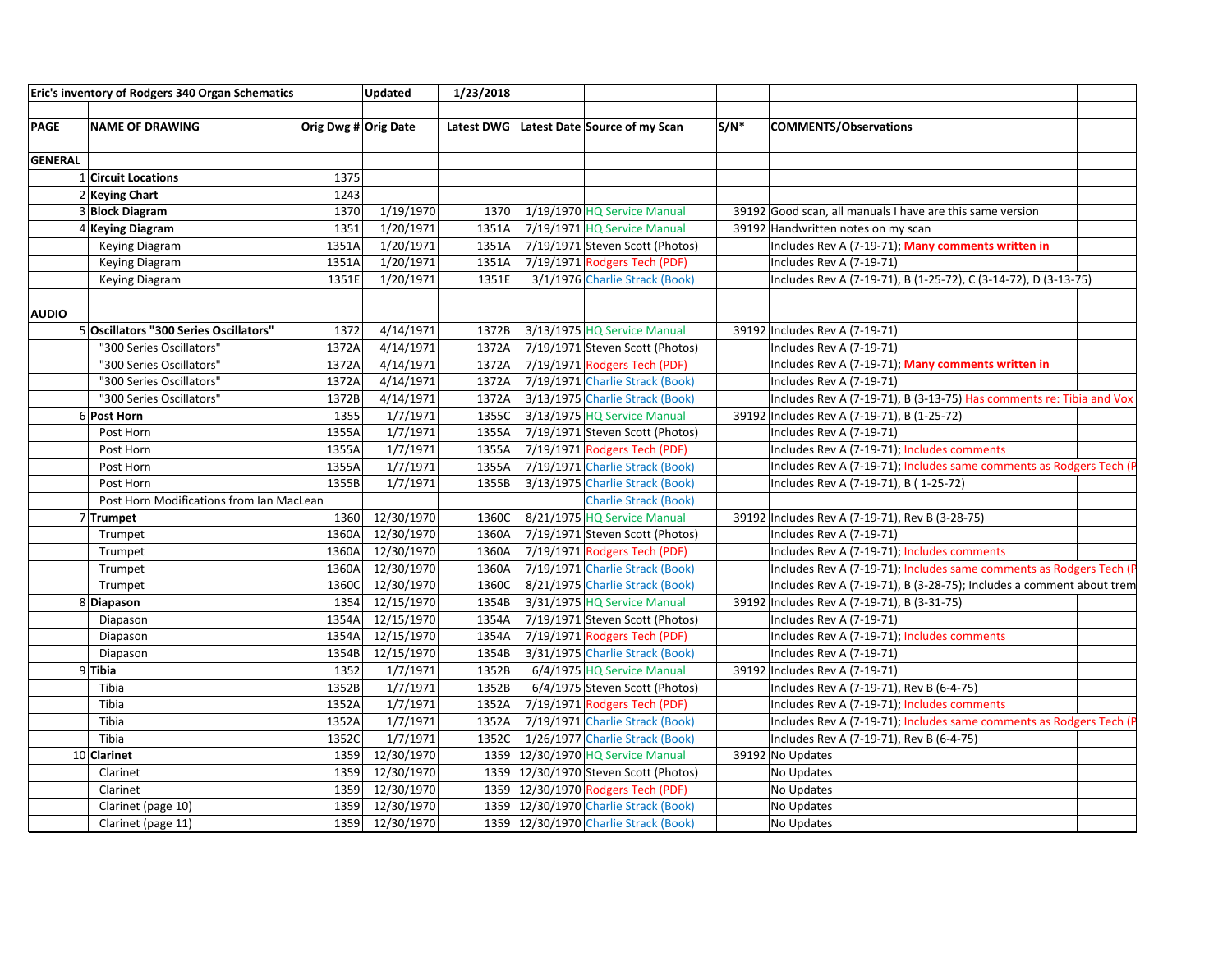| 12/17/1970<br>7/19/1971 Steven Scott (Photos)<br>1356<br>1356A<br>Includes Rev A (7-19-71)<br>Kinura<br>12/17/1970<br>7/19/1971 Rodgers Tech (PDF)<br>Includes Rev A (7-19-71); Includes comments re: Tibia/Kniura Relation<br>1356<br>1356A<br>Kinura<br>7/19/1971 Charlie Strack (Book)<br>Includes Rev A (7-19-71); Includes same comments as Rodgers Tech (<br>1356 12/17/1970<br>1356A<br>Kinura<br>1356B 12/17/1970<br>1356B<br>3/13/1975 Charlie Strack (Book)<br>Includes Rev A (7-19-71), B (3-13-75); Includes a comment about trem<br>Kinura (page 12)<br>11/11/1970<br>8/8/1975 HQ Service Manual<br>12 String - Celeste<br>1361<br>1361C<br>39192 Includes Rev A (7-19-71), B (4-1-75)<br>11/11/1970<br>1361C<br>8/8/1975 Steven Scott (Photos)<br>String - Celeste<br>1361<br>Includes Rev A (7-19-71), B (4-1-75)<br>11/11/1970<br>1361A<br>7/19/1971 Rodgers Tech (PDF)<br>String - Celeste<br>1361<br>Includes Rev A (7-19-71); Includes MANY comments<br>String - Celeste (Page 12)<br>11/11/1970<br>7/19/1971 Charlie Strack (Book)<br>1361A<br>1361A<br>Includes Rev A (7-19-71); Includes same comments as Rodgers Tech (<br>11/11/1970<br>1361A<br>8/8/1975 Charlie Strack (Book)<br>String - Celeste (Page 13)<br>1361C<br>Includes Rev A (7-19-71), B (4-1-75)<br>8/25/1975 HQ Service Manual<br>13 Flute<br>1353<br>12/21/1970<br>1353C<br>39192 Includes Rev A (1-25-72), B (6-9-75) |  |
|----------------------------------------------------------------------------------------------------------------------------------------------------------------------------------------------------------------------------------------------------------------------------------------------------------------------------------------------------------------------------------------------------------------------------------------------------------------------------------------------------------------------------------------------------------------------------------------------------------------------------------------------------------------------------------------------------------------------------------------------------------------------------------------------------------------------------------------------------------------------------------------------------------------------------------------------------------------------------------------------------------------------------------------------------------------------------------------------------------------------------------------------------------------------------------------------------------------------------------------------------------------------------------------------------------------------------------------------------------------------------------------------------------------|--|
|                                                                                                                                                                                                                                                                                                                                                                                                                                                                                                                                                                                                                                                                                                                                                                                                                                                                                                                                                                                                                                                                                                                                                                                                                                                                                                                                                                                                                |  |
|                                                                                                                                                                                                                                                                                                                                                                                                                                                                                                                                                                                                                                                                                                                                                                                                                                                                                                                                                                                                                                                                                                                                                                                                                                                                                                                                                                                                                |  |
|                                                                                                                                                                                                                                                                                                                                                                                                                                                                                                                                                                                                                                                                                                                                                                                                                                                                                                                                                                                                                                                                                                                                                                                                                                                                                                                                                                                                                |  |
|                                                                                                                                                                                                                                                                                                                                                                                                                                                                                                                                                                                                                                                                                                                                                                                                                                                                                                                                                                                                                                                                                                                                                                                                                                                                                                                                                                                                                |  |
|                                                                                                                                                                                                                                                                                                                                                                                                                                                                                                                                                                                                                                                                                                                                                                                                                                                                                                                                                                                                                                                                                                                                                                                                                                                                                                                                                                                                                |  |
|                                                                                                                                                                                                                                                                                                                                                                                                                                                                                                                                                                                                                                                                                                                                                                                                                                                                                                                                                                                                                                                                                                                                                                                                                                                                                                                                                                                                                |  |
|                                                                                                                                                                                                                                                                                                                                                                                                                                                                                                                                                                                                                                                                                                                                                                                                                                                                                                                                                                                                                                                                                                                                                                                                                                                                                                                                                                                                                |  |
|                                                                                                                                                                                                                                                                                                                                                                                                                                                                                                                                                                                                                                                                                                                                                                                                                                                                                                                                                                                                                                                                                                                                                                                                                                                                                                                                                                                                                |  |
|                                                                                                                                                                                                                                                                                                                                                                                                                                                                                                                                                                                                                                                                                                                                                                                                                                                                                                                                                                                                                                                                                                                                                                                                                                                                                                                                                                                                                |  |
|                                                                                                                                                                                                                                                                                                                                                                                                                                                                                                                                                                                                                                                                                                                                                                                                                                                                                                                                                                                                                                                                                                                                                                                                                                                                                                                                                                                                                |  |
| 12/21/1970<br>8/25/1975 Steven Scott (Photos)<br>Flute<br>1353<br>1353C<br>Includes Rev A (1-25-72), B (6-9-75)                                                                                                                                                                                                                                                                                                                                                                                                                                                                                                                                                                                                                                                                                                                                                                                                                                                                                                                                                                                                                                                                                                                                                                                                                                                                                                |  |
| Flute<br>1353<br>12/21/1970<br>1353 12/21/1970 Rodgers Tech (PDF)<br>Includes Rev A (12-21-70)                                                                                                                                                                                                                                                                                                                                                                                                                                                                                                                                                                                                                                                                                                                                                                                                                                                                                                                                                                                                                                                                                                                                                                                                                                                                                                                 |  |
| Flute<br>1353C<br>12/21/1970<br>1353C<br>8/25/1975 Charlie Strack (Book)<br>Includes Rev A (1-25-72), B (6-9-75) Oversized Foldout -- Will need Fe                                                                                                                                                                                                                                                                                                                                                                                                                                                                                                                                                                                                                                                                                                                                                                                                                                                                                                                                                                                                                                                                                                                                                                                                                                                             |  |
| Flute<br>1353<br>12/21/1970<br>1353 12/21/1970 Charlie Strack (Book)<br>No Updates                                                                                                                                                                                                                                                                                                                                                                                                                                                                                                                                                                                                                                                                                                                                                                                                                                                                                                                                                                                                                                                                                                                                                                                                                                                                                                                             |  |
| Flute<br>1353C 12/21/1970<br>8/25/1975 Charlie Strack (Book)<br>1353C<br>Includes Rev A (1-25-72), B (6-9-75) pencil comment re osc for open f                                                                                                                                                                                                                                                                                                                                                                                                                                                                                                                                                                                                                                                                                                                                                                                                                                                                                                                                                                                                                                                                                                                                                                                                                                                                 |  |
| 1357<br>12/30/1970<br>1357 12/30/1970 HQ Service Manual<br>14 Vox Humana<br>39192 No Updates; has additional notations of unknown meaning                                                                                                                                                                                                                                                                                                                                                                                                                                                                                                                                                                                                                                                                                                                                                                                                                                                                                                                                                                                                                                                                                                                                                                                                                                                                      |  |
| 12/30/1970<br>No Updates; has many additional notations<br>Vox Humana<br>1357<br>1357 12/30/1970 Steven Scott (Photos)                                                                                                                                                                                                                                                                                                                                                                                                                                                                                                                                                                                                                                                                                                                                                                                                                                                                                                                                                                                                                                                                                                                                                                                                                                                                                         |  |
| 12/30/1970<br>1357 12/30/1970 Rodgers Tech (PDF)<br>No Updates; has many additional notations<br>Vox Humana<br>1357                                                                                                                                                                                                                                                                                                                                                                                                                                                                                                                                                                                                                                                                                                                                                                                                                                                                                                                                                                                                                                                                                                                                                                                                                                                                                            |  |
| 12/30/1970<br>1357 12/30/1970 Charlie Strack (Book)<br>No Updates; Includes same comments as Rodgers Tech (PDF)<br>Vox Humana (Page 14)<br>1357                                                                                                                                                                                                                                                                                                                                                                                                                                                                                                                                                                                                                                                                                                                                                                                                                                                                                                                                                                                                                                                                                                                                                                                                                                                                |  |
| 1357 12/30/1970 Charlie Strack (Book)<br>Vox Humana (Page 15)<br>1357<br>12/30/1970<br>No Updates                                                                                                                                                                                                                                                                                                                                                                                                                                                                                                                                                                                                                                                                                                                                                                                                                                                                                                                                                                                                                                                                                                                                                                                                                                                                                                              |  |
| 1358<br>11/9/1970<br>1358B<br>8/7/1975 HQ Service Manual<br>39192 Includes Rev A (7-17-71)<br>15 Piano                                                                                                                                                                                                                                                                                                                                                                                                                                                                                                                                                                                                                                                                                                                                                                                                                                                                                                                                                                                                                                                                                                                                                                                                                                                                                                         |  |
| 1358<br>11/9/1970<br>1358C<br>12/4/1975 Steven Scott (Photos)<br>Includes Rev A (7-17-71), B (8-7-75), c( 12-4-75)<br>Piano                                                                                                                                                                                                                                                                                                                                                                                                                                                                                                                                                                                                                                                                                                                                                                                                                                                                                                                                                                                                                                                                                                                                                                                                                                                                                    |  |
| 7/17/1971 Rodgers Tech (PDF)<br>1358<br>11/9/1970<br>1358A<br>Includes Rev A (7-17-71); Includes MANY Comments<br>Piano                                                                                                                                                                                                                                                                                                                                                                                                                                                                                                                                                                                                                                                                                                                                                                                                                                                                                                                                                                                                                                                                                                                                                                                                                                                                                        |  |
| 1358A<br>11/9/1970<br>1358A<br>7/17/1971 Charlie Strack (Book)<br>Includes Rev A (7-17-71); Includes same comments as Rodgers Tech (<br>Piano (Page 15)                                                                                                                                                                                                                                                                                                                                                                                                                                                                                                                                                                                                                                                                                                                                                                                                                                                                                                                                                                                                                                                                                                                                                                                                                                                        |  |
| 1358D<br>11/9/1970<br>1358A<br>1/26/1976 Charlie Strack (Book)<br>Includes Rev A (7-17-71); B (8-7-75), C (12-4-75)<br>Piano (Page 16)                                                                                                                                                                                                                                                                                                                                                                                                                                                                                                                                                                                                                                                                                                                                                                                                                                                                                                                                                                                                                                                                                                                                                                                                                                                                         |  |
| 8/7/1975 HQ Service Manual<br>12/28/1970<br>1362C<br>39192 Includes Rev A (7-21-71), B (1-25-72); has one component noted<br>16 Traps  Accompaniment<br>1362                                                                                                                                                                                                                                                                                                                                                                                                                                                                                                                                                                                                                                                                                                                                                                                                                                                                                                                                                                                                                                                                                                                                                                                                                                                   |  |
| 1362<br>12/28/1970<br>1362D<br>12/1/1975 Steven Scott (Photos)<br>Traps  Accompaniment<br>Includes Rev A (7-21-71), B (1-25-72), C (8-7-75)                                                                                                                                                                                                                                                                                                                                                                                                                                                                                                                                                                                                                                                                                                                                                                                                                                                                                                                                                                                                                                                                                                                                                                                                                                                                    |  |
| 1362<br>12/28/1970<br>1362A<br>7/21/1971 Rodgers Tech (PDF)<br>Includes Rev A (7-21-71)<br>Traps  Accompaniment                                                                                                                                                                                                                                                                                                                                                                                                                                                                                                                                                                                                                                                                                                                                                                                                                                                                                                                                                                                                                                                                                                                                                                                                                                                                                                |  |
| 12/28/1970<br>12/1/1975 Charlie Strack (Book)<br>Traps  Accompaniment (Page 17)<br>1362D<br>1362D<br>Includes Rev A (7-21-71), B (1-25-72), C (8-7-75)                                                                                                                                                                                                                                                                                                                                                                                                                                                                                                                                                                                                                                                                                                                                                                                                                                                                                                                                                                                                                                                                                                                                                                                                                                                         |  |
| 12/28/1970<br>1362D<br>12/1/1975 Charlie Strack (Book)<br>1362D<br>Traps  Accompaniment (Page 18)<br>Includes Rev A (7-21-71), B (1-25-72), C (8-7-75)                                                                                                                                                                                                                                                                                                                                                                                                                                                                                                                                                                                                                                                                                                                                                                                                                                                                                                                                                                                                                                                                                                                                                                                                                                                         |  |
| 1/4/1971<br>8/7/1975 HQ Service Manual<br>1363<br>1363C<br>39192 Includes Rev A (7-22-71), B (1-24-72)<br>17 Traps  Pedal                                                                                                                                                                                                                                                                                                                                                                                                                                                                                                                                                                                                                                                                                                                                                                                                                                                                                                                                                                                                                                                                                                                                                                                                                                                                                      |  |
| 1363<br>1/4/1971<br>1363D<br>12/1/1975 Steven Scott (Photos)<br>Includes Rev A (7-21-71), B (1-25-72), C (8-7-75)<br>Traps  Pedal                                                                                                                                                                                                                                                                                                                                                                                                                                                                                                                                                                                                                                                                                                                                                                                                                                                                                                                                                                                                                                                                                                                                                                                                                                                                              |  |
| 1/4/1971<br>1363<br>1363A<br>7/22/1971 Rodgers Tech (PDF)<br>Traps  Pedal<br>Includes Rev A (7-21-71)                                                                                                                                                                                                                                                                                                                                                                                                                                                                                                                                                                                                                                                                                                                                                                                                                                                                                                                                                                                                                                                                                                                                                                                                                                                                                                          |  |
| 1367<br>1/7/1971<br>1367A<br>3/31/1975 HQ Service Manual<br>39192 Includes Rev A (3-31-75)<br>18 Traps  Preamps                                                                                                                                                                                                                                                                                                                                                                                                                                                                                                                                                                                                                                                                                                                                                                                                                                                                                                                                                                                                                                                                                                                                                                                                                                                                                                |  |
| 1/7/1971<br>1/7/1971 Rodgers Tech (PDF)<br>1367<br>1367<br>No Updates<br>Traps  Preamps                                                                                                                                                                                                                                                                                                                                                                                                                                                                                                                                                                                                                                                                                                                                                                                                                                                                                                                                                                                                                                                                                                                                                                                                                                                                                                                        |  |
| 3/31/1975 Charlie Strack (Book)<br>1/7/1971<br>1367A<br>1367A<br>Includes Rev A (3-31-75)<br>Traps  Preamps                                                                                                                                                                                                                                                                                                                                                                                                                                                                                                                                                                                                                                                                                                                                                                                                                                                                                                                                                                                                                                                                                                                                                                                                                                                                                                    |  |
| 1364<br>1/7/1971<br>1364A<br>3/31/1975 HQ Service Manual<br>39192 Includes Rev A (3-31-75)<br>19 Chimes                                                                                                                                                                                                                                                                                                                                                                                                                                                                                                                                                                                                                                                                                                                                                                                                                                                                                                                                                                                                                                                                                                                                                                                                                                                                                                        |  |
| 1364<br>1/7/1971<br>1364<br>1/7/1971 Steven Scott (Photos)<br>Chimes<br>No Updates                                                                                                                                                                                                                                                                                                                                                                                                                                                                                                                                                                                                                                                                                                                                                                                                                                                                                                                                                                                                                                                                                                                                                                                                                                                                                                                             |  |
| 1/7/1971<br>1364<br>1/7/1971 Rodgers Tech (PDF)<br>Chimes<br>1364<br>No Updates                                                                                                                                                                                                                                                                                                                                                                                                                                                                                                                                                                                                                                                                                                                                                                                                                                                                                                                                                                                                                                                                                                                                                                                                                                                                                                                                |  |
| 1364A<br>1/7/1971<br>3/31/1975 Charlie Strack (Book)<br>Chimes<br>1364A<br>Includes Rev A (3-31-75); Includes comments re changing caps and res                                                                                                                                                                                                                                                                                                                                                                                                                                                                                                                                                                                                                                                                                                                                                                                                                                                                                                                                                                                                                                                                                                                                                                                                                                                                |  |
| 1365<br>1/18/1971<br>8/6/1975 HQ Service Manual<br>20 Output Channels and Mixing "Output<br>1365B<br>39192 Includes Rev A (7-26-71); items smudged out on purpose. Check                                                                                                                                                                                                                                                                                                                                                                                                                                                                                                                                                                                                                                                                                                                                                                                                                                                                                                                                                                                                                                                                                                                                                                                                                                       |  |
| 1365B<br>8/6/1975 HQ Service Manual<br>Output Channels and Mixing "Outpu<br>1365<br>1/18/1971<br>39192 Includes Rev A (7-26-71); compare to above w/no smudges; compare                                                                                                                                                                                                                                                                                                                                                                                                                                                                                                                                                                                                                                                                                                                                                                                                                                                                                                                                                                                                                                                                                                                                                                                                                                        |  |
| 1365<br>1/18/1971<br>7/26/1971 Rodgers Tech (PDF)<br>Output Channels and Mixing "Outpu<br>1365A<br>Includes Rev A (7-26-71); very difficult to read at all                                                                                                                                                                                                                                                                                                                                                                                                                                                                                                                                                                                                                                                                                                                                                                                                                                                                                                                                                                                                                                                                                                                                                                                                                                                     |  |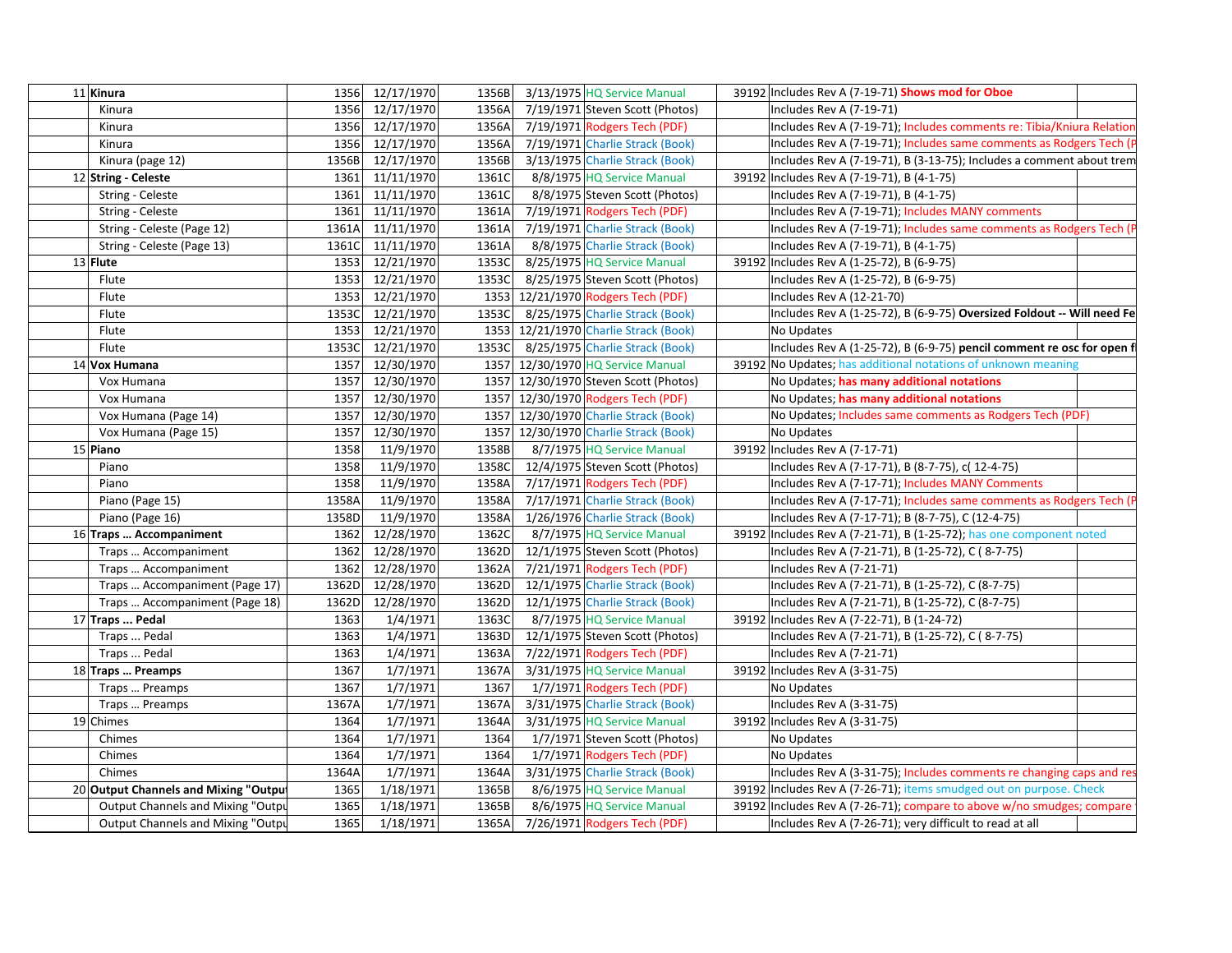|                      | Output Channels and Mixing "Outpu       | 1365  | 1/18/1971             |       | 1365A 7/26/1971 Charlie Strack (Book)                            | Includes Rev A (7-26-71); 11x17 has some comments in pencil              |  |
|----------------------|-----------------------------------------|-------|-----------------------|-------|------------------------------------------------------------------|--------------------------------------------------------------------------|--|
|                      | Output Channels and Mixing "Outpu       | 1365C | 1/18/1971             |       | 1365C Hard to read Charlie Strack (Book)                         | Includes through Rev C; Oversized will have to take to FedEx to Scan     |  |
|                      | Output Channels and Mixing "Outpu       | 1365C | 1/18/1971             |       | 1365C Hard to read Charlie Strack (Book)                         | Includes through Rev C; comments on back in pencil                       |  |
| <b>MISCELLANEOUS</b> |                                         |       |                       |       |                                                                  |                                                                          |  |
|                      | 21 Tremulants "Main Trem"               | 1366  | 1/8/1971              | 1366A | 8/6/1975 HQ Service Manual                                       | 39192 Includes Rev A (8-6-75)                                            |  |
|                      | Tremulants "Main Trem"                  | 1366  | 1/8/1971              | 1366  | 1/8/1971 Steven Scott (Photos)                                   | No Updates                                                               |  |
|                      | Tremulants "Main Trem"                  | 1366  | 1/8/1971              | 1366  | 1/8/1971 Rodgers Tech (PDF)                                      | No Updates                                                               |  |
|                      | Tremulants "Main Trem"                  | 1366A | 1/8/1971              | 1366A | 8/6/1975 Charlie Strack (Book)                                   | Includes Rev A (8-6-75); Oversized Page will need to scan at FedEx       |  |
|                      | Tremulants "Main Trem"                  | 1366A | 1/8/1971              | 1366A | 8/6/1975 Charlie Strack (Book)                                   | Includes Rev A (8-6-75); 8.5x11 hard to read                             |  |
| 22 Power Supply      |                                         | 1192  |                       |       |                                                                  | <b>Check which version I have</b>                                        |  |
|                      | "Type II Power Supply"                  | 1418H | 9/10/1973             | 1418H | 9/10/1973 HQ Service Manual                                      | 39192 Includes Rev G (4-21-75), H (10-6-75)                              |  |
|                      | "Type II Power Supply" (Page 29)        |       |                       |       | Steven Scott (Photos)                                            | To blurry to read                                                        |  |
|                      | "Type IV Power Supply" (Page 22)        | 1192K | 6/17/1968             | 1192K | 6/17/1968 Rodgers Tech (PDF)                                     | Includes Rev K (7-7-69)                                                  |  |
|                      | "Type II Power Supply" (Page 35)        | 14181 | $\frac{1}{9}$ 10/1973 | 14181 | 9/10/1973 Charlie Strack (Book)                                  | Includes Rev G (4-21-75)                                                 |  |
|                      | "Type IV Power Supply" (Page 36)        | 1192K | 6/17/1968             | 1192K | 7/7/1969 Charlie Strack (Book)                                   | Includes Rev K (7-7-69)                                                  |  |
|                      | 23 Capture System (my page says 33)     | 1297  | 9/6/1968              | 1297G | 4/18/1975 HQ Service Manual                                      | 39192 Includes Rev G (4-18-75)                                           |  |
|                      | Capture System (my page says 33)        | 1297  | 9/6/1968              | 1297G | 4/18/1975 Steven Scott (Photos)                                  | Includes Rev G (4-18-75); has great color annotations w/voltages         |  |
|                      | Capture System (my page says 29)        | 1297D | 9/6/1968              | 1297D | 3/9/1971 Charlie Strack (Book)                                   | Includes Rev A (12-16-68), B (1-14-69), C (2-9-70)                       |  |
|                      | 24 Capture System                       | 1298  | 9/8/1968              | 1298N | 11/14/1975 HQ Service Manual                                     | 39192 Includes Rev M (8-8-75), N (11-14-75)                              |  |
|                      | Capture System (page 34)                | 1298  | 9/8/1968              | 1298L | 4/18/1975 Steven Scott (Photos)                                  | Includes Rev I (1-31-72), J (3-14-72), K( 6-22-74); has great color anno |  |
|                      | Capture System                          | 1298G | 9/6/1968              | 1298G | 2/9/1970 Charlie Strack (Book)                                   | Includes Rev G (2-9-70)                                                  |  |
|                      | 25 Reversibles "Reversible for NPN Orga | 1280  | 4/10/1968             | 1280C | 4/16/1971 HQ Service Manual                                      | 39192 Includes Rev A (8-13-68), B (9-27-68)                              |  |
|                      | Reversibles "Reversible for NPN Organ   | 1280  | 4/10/1968             | 1280C | 4/16/1971 Steven Scott (Photos)                                  | Includes Rev A (8-13-68), B (9-27-68)                                    |  |
|                      | Reversibles "Reversible for NPN Orgar   | 1280  | 4/10/1968             | 1280C | 4/16/1971 Rodgers Tech (PDF)                                     | Includes Rev A (8-13-68), B (9-27-68)                                    |  |
|                      | Reversibles "Reversible for NPN Organ   | 1280C | 4/10/1968             | 1280C | 4/16/1971 Charlie Strack (Book)                                  | Includes Rev A (8-13-68), B (9-27-68)                                    |  |
|                      | 26 Sforzando                            | 1271  | 3/15/1968             | 12711 | 9/2/1975 HQ Service Manual                                       | 39192 Includes Rev G (4-5-73), H (2-25-74)                               |  |
|                      | Sforzando "Silicon Sforzando ot Tutt    | 1271  | 3/15/1968             | 12711 | 9/2/1975 Steven Scott (Photos)                                   | Includes Rev G (4-5-73), H (2-25-74); has great color annotations w/vo   |  |
|                      | Sforzando "Silicon Sforzando ot Tutt    | 1271  | 3/15/1968             | 1271E | 8/28/1970 Rodgers Tech (PDF)                                     | Includes Rev A (8-2-68), B (9-27-68), C (10-25-68), D (6-1-70)           |  |
|                      | Sforzando "Silicon Sforzando ot Tutt    | 1271E | 3/15/1968             | 1271E | 8/28/1970 Charlie Strack (Book)                                  | Includes Rev A (8-2-68), B (9-27-68), C (10-25-68), D (6-1-70)           |  |
|                      | Sforzando "Silicon Sforzando ot Tutt    | 12711 | 3/15/1968             | 12711 | 9/2/1975 Charlie Strack (Book)                                   | Includes Rev G (4-5-73), H (2-25-74)                                     |  |
|                      | 27 Leslie Adaptor                       | 1373  | 4/15/1971             | 1373A | 8/7/1975 HQ Service Manual                                       | 39192 Includes Rev A (8-7-75); Has comment to show "from flute preamps"  |  |
|                      | Leslie Adaptor                          | 1373  | 4/15/1971             | 1373A | 8/7/1975                                                         | No Updates                                                               |  |
|                      | Leslie Adaptor                          |       |                       |       | Hand drawn May be one of the custom redbooks?? Not very readable | No Updates                                                               |  |
|                      | Leslie Adaptor                          | 1373  | 4/15/1971             | 1373  | 4/15/1971 Charlie Strack (Book)                                  | No Updates                                                               |  |
|                      | Leslie Adaptor                          | 1373B | 4/15/1971             | 1373B | 1/28/1976 Charlie Strack (Book)                                  | Includes Rev A(8-7-75)                                                   |  |
|                      | 28 Glockenspiel                         | 1402  | 7/28/1971             | 1402  | 7/28/1971 HQ Service Manual                                      | 39192 No Updates                                                         |  |
|                      | Glockenspiel                            | 1402  | 7/28/1971             | 1402  | 7/28/1971 Steven Scott (Photos)                                  | No Updates                                                               |  |
|                      | Glockenspiel                            | 1402  | 7/28/1971             | 1402  | 7/28/1971 Rodgers Tech (PDF)                                     | No Updates                                                               |  |
|                      | Glockenspiel MK II (Page 27)            | 1402G | 6/6/1968              | 1402G | 10/7/1969 Charlie Strack (Book)                                  | No Includes Rev G (10-7-69); Which version of glock do I have?           |  |
|                      | Glockenspiel MK II (Page 27)            | 1402  | 7/28/1971             | 1402  | 7/28/1971 Charlie Strack (Book)                                  | No updates - diff ver?; Which version of glock do I have?                |  |
|                      | Glockenspiel MK II (Page 22)            | 1402B | 7/28/1971             | 1402B | 3/22/1977 Charlie Strack (Book)                                  | Includes Rev A (10-17-74), B (3-22-77); Which version of glock do I h    |  |
|                      | Bourdon 32' Keyer (I do not have this   | 1320  | 2/17/1970             | 1320  | 2/17/1970 Charlie Strack (Book)                                  | Various pages from other sources to add this, or perhaps Custom 340      |  |
|                      |                                         |       |                       |       |                                                                  |                                                                          |  |
|                      |                                         |       |                       |       |                                                                  |                                                                          |  |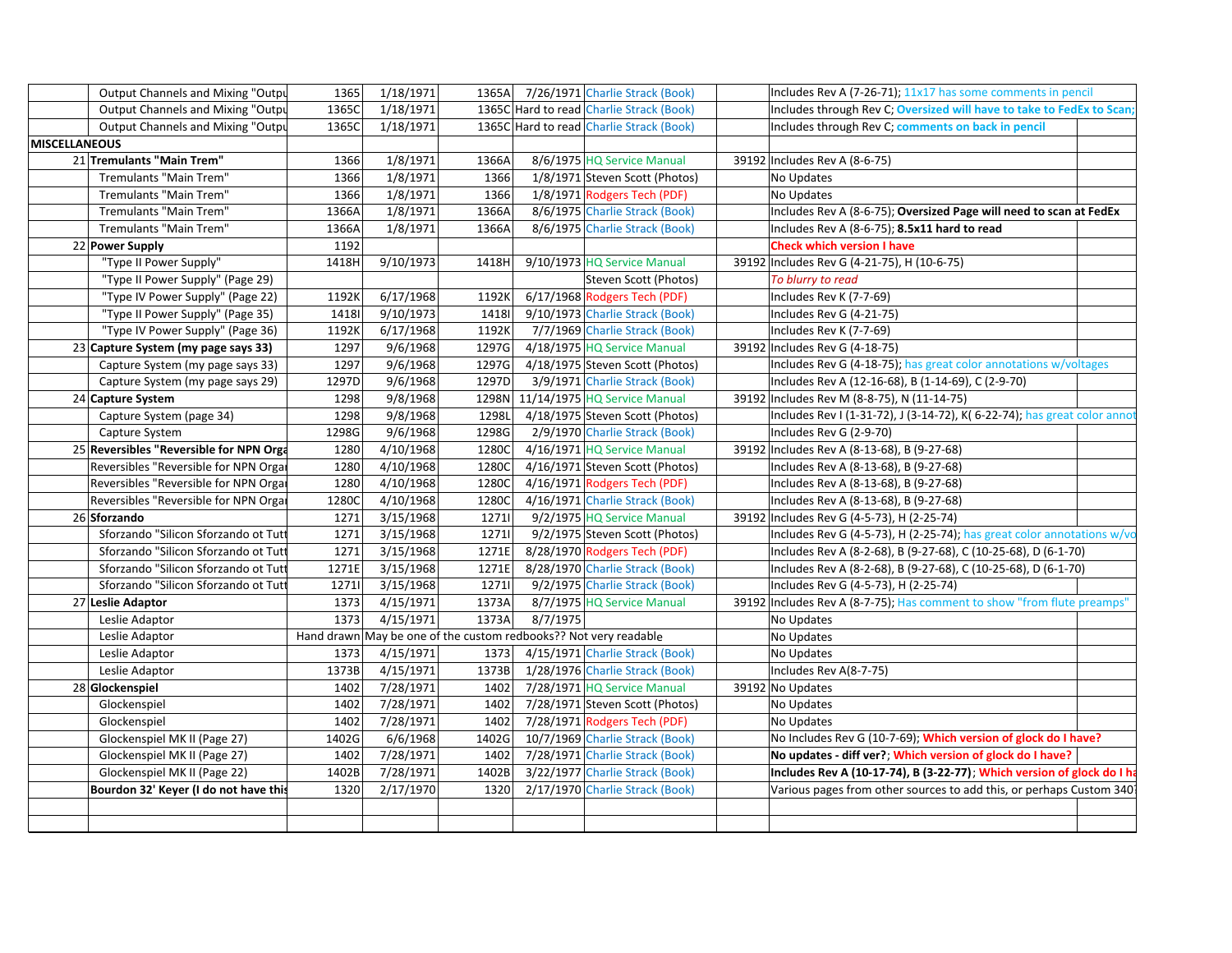|                    | <b>AMPLIFIERS AND SPEAKERS</b>                                                                         |                  |            |       |                          |                                        |                                                                         |  |
|--------------------|--------------------------------------------------------------------------------------------------------|------------------|------------|-------|--------------------------|----------------------------------------|-------------------------------------------------------------------------|--|
| 29 S-100 Amplifier |                                                                                                        | 1200             |            |       |                          |                                        |                                                                         |  |
|                    | "S-100C Amplifier"                                                                                     | 1200L            | 8/18/1967  |       |                          | 1200L 10/10/1974 HQ Service Manual     | 39192 Includes Rev H (2-6-70), I (1-31-72), J (1-16-73), K (6-17-73)    |  |
|                    | "S-100C Amplifier"                                                                                     | 1200K            | 6/7/1973   | 1200K |                          | 6/7/1973 Steven Scott (Photos)         | Includes Rev H (2-6-70), I (1-31-72), J (1-16-73)                       |  |
|                    | "S-100B Amplifier"                                                                                     | 1200H            | 8/18/1967  | 1200H |                          | 2/6/1970 Rodgers Tech (PDF)            | Includes Rev H (2-6-70)                                                 |  |
|                    | "S-100B Amplifier" (Page 29)                                                                           | 1200H            | 8/18/1967  | 1200H |                          | 2/6/1970 Charlie Strack (Book)         | Includes Rev H (2-6-70)                                                 |  |
|                    | "S-100B Amplifier" (Page 37)                                                                           | 1200D            | 8/18/1967  | 1200D |                          | 8/26/1968 Charlie Strack (Book)        | Includes Rev B (8-18-67), C (11-2-67), D (8-26-68)                      |  |
|                    | 30 M-13 Speaker System                                                                                 | 1247             |            |       |                          |                                        |                                                                         |  |
|                    | M-13 Speaker System (Page 42)                                                                          | 1247C            | 12/29/1967 | 1247C |                          | 1/28/1974 Charlie Strack (Book)        | Includes Rev A (12-29-67), B (4-9-68), C (1-28-74)                      |  |
|                    | <b>W3 Speaker System</b>                                                                               | 1246             | 8/29/1967  | 1246  |                          | 8/29/1967 Charlie Strack (Book)        | No updates -- I have these                                              |  |
|                    | <b>W4 Speaker System</b>                                                                               | 1342             | 7/12/1967  | 1342  |                          | 7/12/1967 Charlie Strack (Book)        | No updates -- Looks like an W3 with ports and a mid range;' might be    |  |
|                    | 31 W6 Speaker System                                                                                   | 1314             |            |       |                          |                                        |                                                                         |  |
|                    | W6-100U Speaker System                                                                                 | 1314A            | 12/19/1970 | 1314A |                          | 9/24/1970 Charlie Strack (Book)        | Includes Rev A (9-24-70)                                                |  |
|                    | 32 RL-1 "Leslie" Speaker System                                                                        | 1245             |            |       |                          |                                        |                                                                         |  |
|                    | RL-1 "Leslie" Speaker System (Page                                                                     | 1245B            | 8/29/1967  | 1245B |                          | 8/26/1968 Charlie Strack (Book)        | Includes Rev A (4-8-68)                                                 |  |
|                    | L-2-100 Leslie                                                                                         | 1433F            | 8/22/1972  | 1433F |                          | 5/15/1977 Charlie Strack (Book)        | Includes Rev A-E                                                        |  |
|                    | La Scala Speaker System                                                                                | 1529B            | 12/30/1975 | 1529B |                          | 1/27/1976 Charlie Strack (Book)        | Includes Rev A (12-30-75)                                               |  |
|                    | 33 EN-II 220 Practice Panel (My page say                                                               | 1335             | 5/8/1970   | 1335  |                          | 5/8/1970 HQ Service Manual             | 39192 No Updates; has additional comments written in                    |  |
|                    | EN-II 220 Practice Panel (My page sa                                                                   | 1335             | 5/8/1970   | 1335  |                          | 5/8/1970 Steven Scott (Photos)         | 39192 No Updates; I know there are other versions around                |  |
|                    | <b>EN-II Entertainment Center</b>                                                                      | 1248L            | 12/14/1966 |       |                          | 1248L 12/14/1966 Olympic 333 Manual    | I am keeping this for reference and comparison                          |  |
|                    | <b>EN-II Entertainment Center</b>                                                                      | 1199B            | 12/14/1966 |       | 1199B 12/14/1966 Unknown |                                        | Includes Rev A (2-15-67), B (5-8-67)                                    |  |
|                    | <b>EN-II Entertainment Center</b>                                                                      | 12480            | 12/14/1966 |       | 12480 10/13/1977 Unknown |                                        | Includes Rev L (1-28-76), M 5-15-77, N (6-8-77), O (10-13-77) Latest ve |  |
|                    | <b>EN-II Entertainment Center</b>                                                                      | 1248H            | 12/14/1966 | 1248H | 9/17/1970 Unknown        |                                        | Includes Rev G (2-10-70), H (9-17-70)                                   |  |
|                    | <b>EN-II Entertainment Center</b>                                                                      | <b>12480</b>     | 12/14/1966 |       |                          | 12480 10/13/1977 Charlie Strack (Book) | Includes Rev L (1-28-76), M 5-15-77, N (6-8-77), O (10-13-77) Latest ve |  |
|                    | <b>REDBOOKS</b> (Some pages are combined)                                                              |                  |            |       |                          |                                        |                                                                         |  |
|                    | 340 Standard Piston ROC 2078                                                                           | 6462-737 Redbook |            |       |                          | <b>Charlie Strack (Book)</b>           | Appears to be Redbook, shows Piston board stuffing, easy to read, full  |  |
|                    | 340 Great 1                                                                                            | 6461-396 Redbook |            |       |                          | <b>Charlie Strack (Book)</b>           | Appears to be Redbook, shows Great board stuffing, easy to read, full   |  |
|                    | 340 Option #2 Extention & Option #1                                                                    | 6461-401 Redbook |            |       |                          | <b>Charlie Strack (Book)</b>           | Appears to be Redbook, shows board stuffing, easy to read, full color   |  |
|                    | 340 Great 2 Accomp                                                                                     | 6461-397 Redbook |            |       |                          | <b>Charlie Strack (Book)</b>           | Appears to be Redbook, shows board stuffing, easy to read, full color   |  |
|                    | 340 Pedal                                                                                              | 6461-395 Redbook |            |       |                          | <b>Charlie Strack (Book)</b>           | Appears to be Redbook, shows board stuffing, easy to read, full color   |  |
|                    | 340 Solo                                                                                               | 6461-394 Redbook |            |       |                          | <b>Charlie Strack (Book)</b>           | Appears to be Redbook, shows board stuffing, easy to read, full color   |  |
|                    | 340 Accompaniment                                                                                      | 6461-393 Redbook |            |       |                          | <b>Charlie Strack (Book)</b>           | Appears to be Redbook, shows board stuffing, easy to read, full color   |  |
|                    |                                                                                                        |                  |            |       |                          |                                        |                                                                         |  |
|                    |                                                                                                        |                  |            |       |                          |                                        |                                                                         |  |
|                    |                                                                                                        |                  |            |       |                          |                                        |                                                                         |  |
| <b>NOTE:</b>       | HQ Service Manual S/N 39192 has updates as late as 1975; I think the 39xxx series is the custom series |                  |            |       |                          |                                        | *If serial number written in service guide                              |  |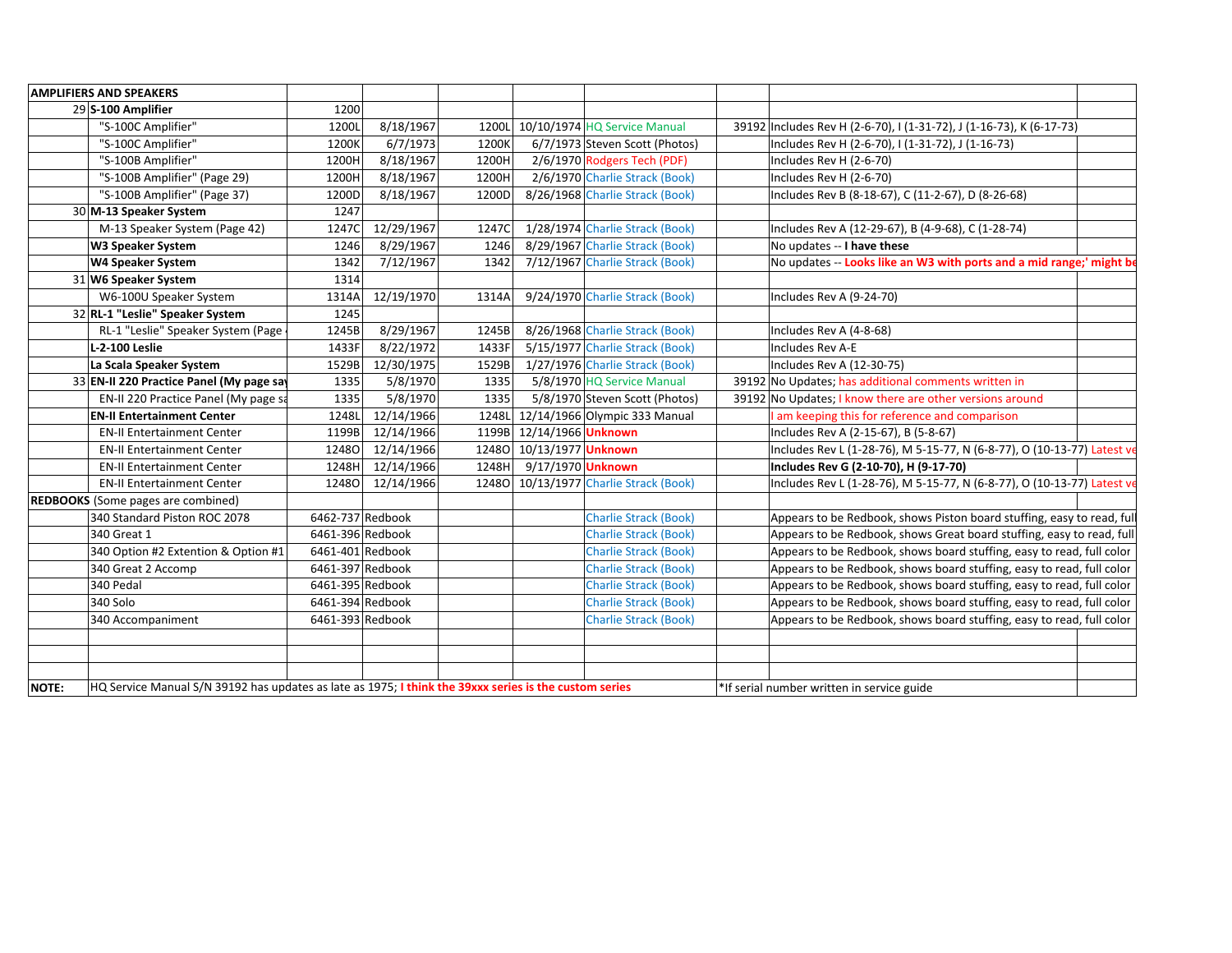| Diodes reversed         |  |
|-------------------------|--|
|                         |  |
|                         |  |
|                         |  |
| DF)                     |  |
|                         |  |
|                         |  |
|                         |  |
|                         |  |
|                         |  |
|                         |  |
| DF)                     |  |
| $\overline{\text{olo}}$ |  |
|                         |  |
|                         |  |
|                         |  |
|                         |  |
|                         |  |
|                         |  |
|                         |  |
| DF)                     |  |
|                         |  |
|                         |  |
|                         |  |
|                         |  |
|                         |  |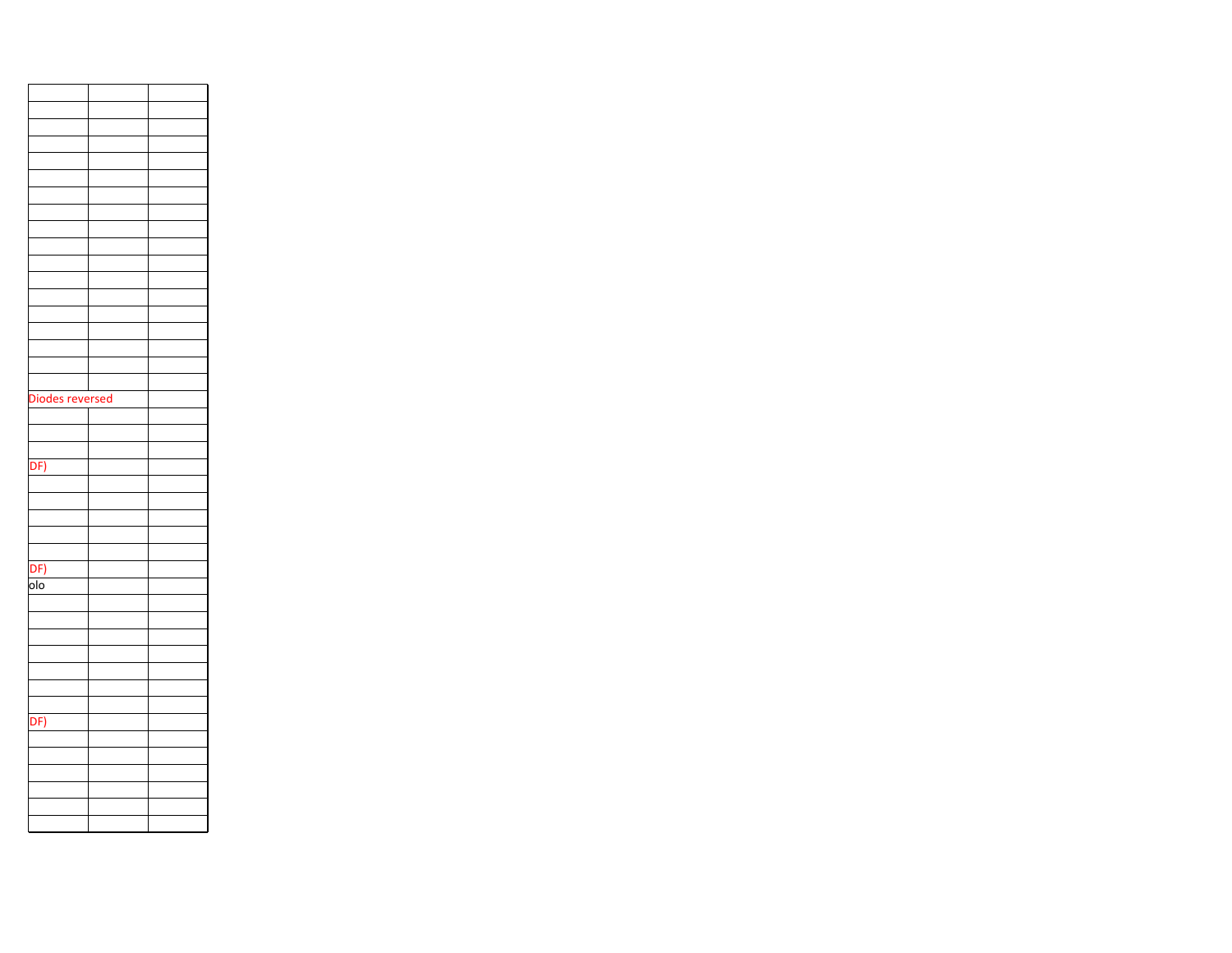| ship                 |  |
|----------------------|--|
| DF)                  |  |
| olo                  |  |
|                      |  |
|                      |  |
|                      |  |
|                      |  |
| DF)                  |  |
|                      |  |
|                      |  |
|                      |  |
|                      |  |
| dEx to scan & Reduce |  |
|                      |  |
| ute                  |  |
|                      |  |
|                      |  |
|                      |  |
|                      |  |
|                      |  |
|                      |  |
|                      |  |
|                      |  |
|                      |  |
| DF)                  |  |
|                      |  |
|                      |  |
|                      |  |
|                      |  |
|                      |  |
|                      |  |
|                      |  |
|                      |  |
|                      |  |
|                      |  |
|                      |  |
|                      |  |
|                      |  |
|                      |  |
|                      |  |
|                      |  |
| istors. Why?         |  |
|                      |  |
| o mine               |  |
|                      |  |
|                      |  |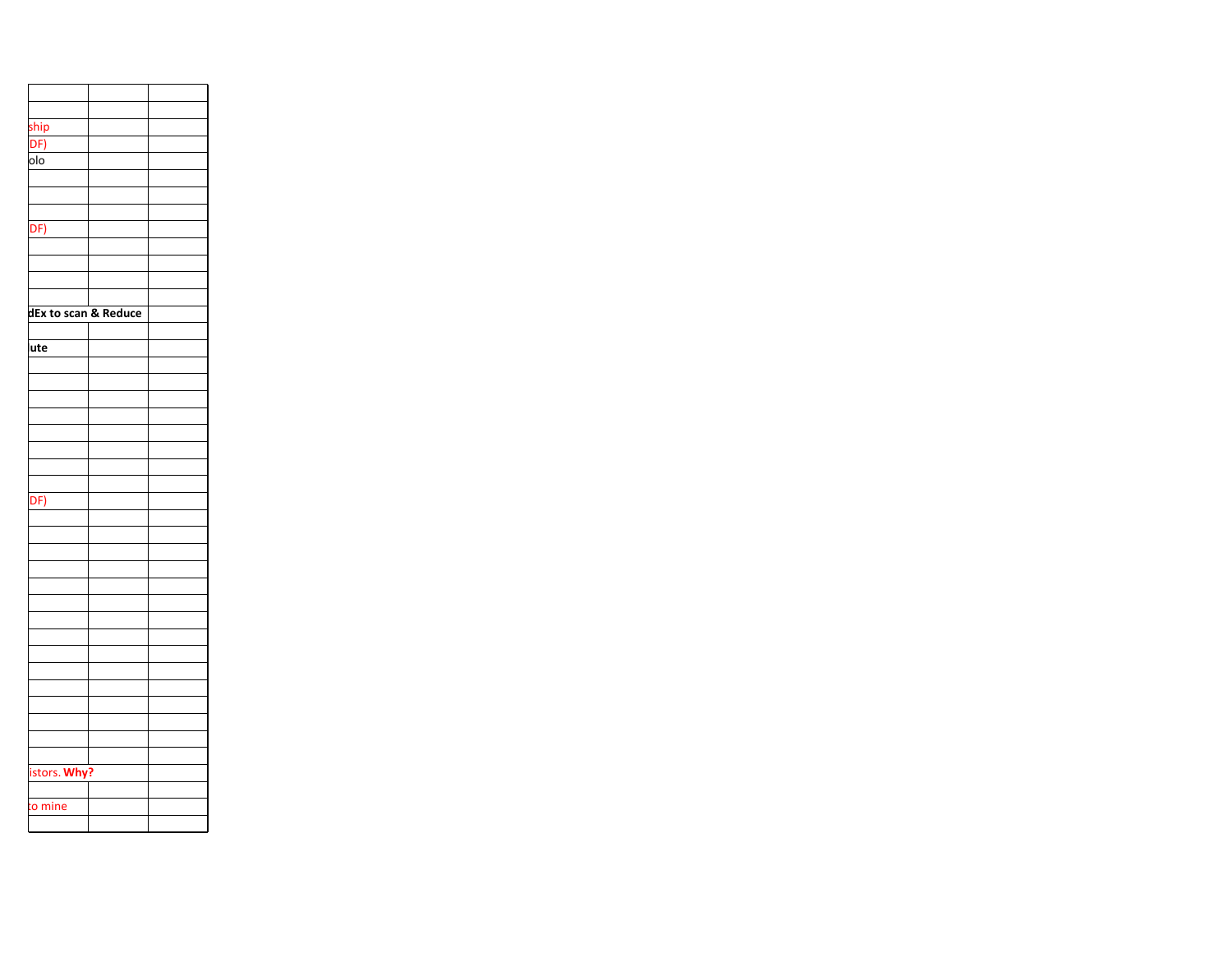| comments on back in pencil |  |  |
|----------------------------|--|--|
|                            |  |  |
|                            |  |  |
|                            |  |  |
|                            |  |  |
|                            |  |  |
|                            |  |  |
|                            |  |  |
|                            |  |  |
|                            |  |  |
|                            |  |  |
|                            |  |  |
|                            |  |  |
|                            |  |  |
|                            |  |  |
|                            |  |  |
|                            |  |  |
|                            |  |  |
| ations w/voltages          |  |  |
|                            |  |  |
|                            |  |  |
|                            |  |  |
|                            |  |  |
|                            |  |  |
|                            |  |  |
| <b>Itages</b>              |  |  |
|                            |  |  |
|                            |  |  |
|                            |  |  |
|                            |  |  |
|                            |  |  |
|                            |  |  |
|                            |  |  |
|                            |  |  |
|                            |  |  |
|                            |  |  |
|                            |  |  |
|                            |  |  |
|                            |  |  |
| ve?                        |  |  |
|                            |  |  |
|                            |  |  |
|                            |  |  |
|                            |  |  |